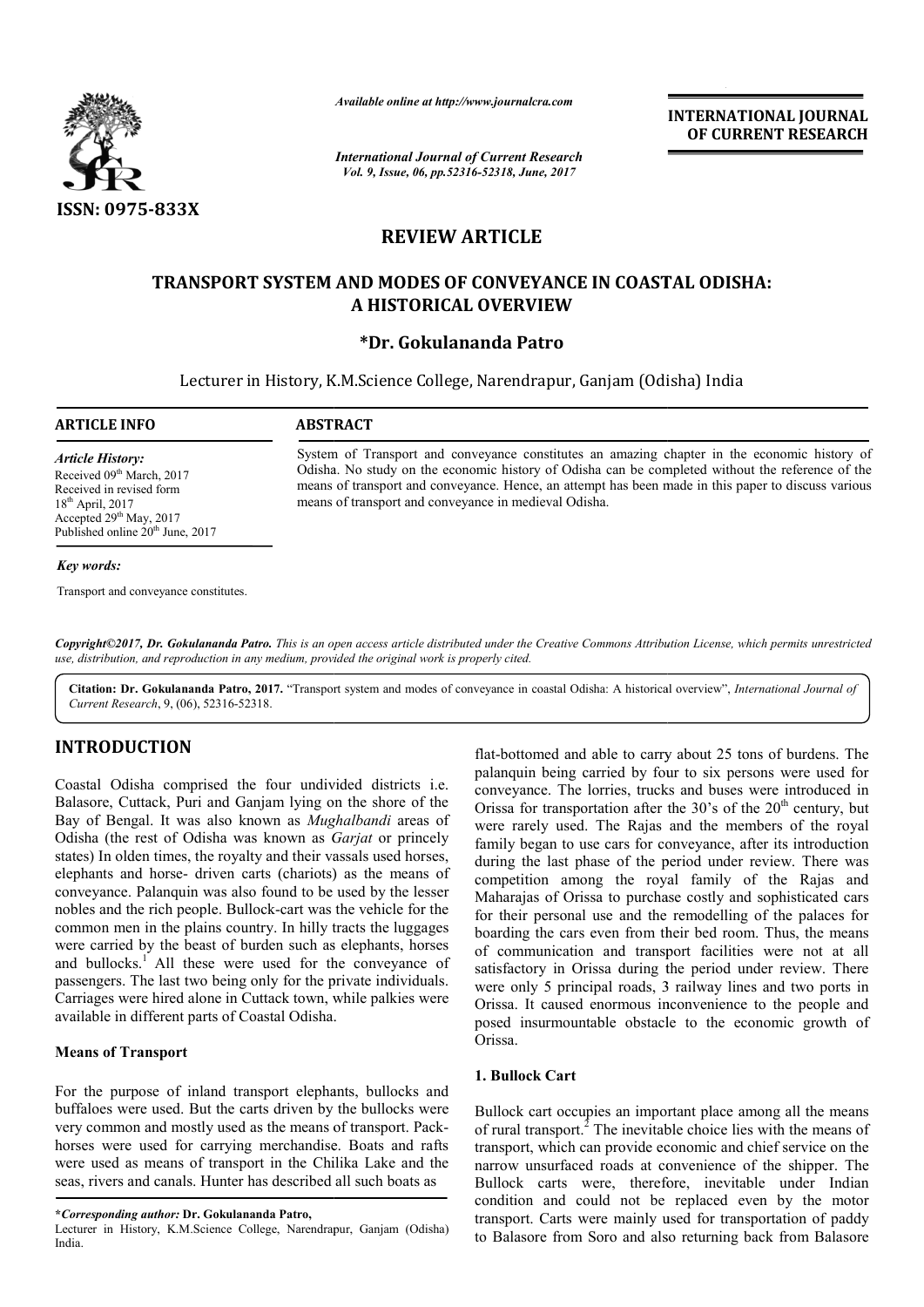to Soro in the shape of oil and salt for distribution at the Bazar and in the neighbourhood market. $3$  There are some obvious reasons why the bullock carts continued to occupy the most significant place (1) the village roads in Orissa were narrow, earthen rough and uneven and hence suitable (2) rural transport was short distance transport - from one village to another or from the mandies or to the market. (3) The volume of traffic was generally small for which bullocks were kept by villagers. (4) The Bullocks were kept by the villagers for agriculture operations and they remain idle for several months in a year when they were used for transport purposes, hence the bullock cart involves no extra capital and running expenses. (5) In the countryside, there was no regular system of transportation, and hence some means of transport was required which might be owned and used at the convenience of the village people. (6) The carts were locally constructed and repaired and hence there was no difficulties of availabilities. There were, therefore, very widely used for various purposes. The carrying capacity of an Orissa bullock cart ranges from 350 kg to 400 kg, depending upon the strength of the bullock and condition of the road. The cost altogether was about 12 annas for their construction.<sup>4</sup> The carts were made up of wood, while smaller carts were generally made up of Bamboo. In appearances, durability, and capacity there was no difference from district to district in Odisha. Some of them however, were to be found only in certain parts of Cuttack district without wheel and were known as Kharooahs. The framework of these carts inclined from the yoke of the bullock right down to the ground at the back.<sup>5</sup>

#### **2. Pack Bullocks**

Bullocks were used not only for drawing carts but also for transportation goods.<sup>6</sup> Saltpetre was carried on the back of oxen from Patna to Balasore in the fifties of seventeenth century.7 The transport of goods of the English from the interior to Balasore port was impeded in 1878, owing to nonavailability of oxen as these were engaged by Mirza Mohammed Saha. $8$  During last quarter of  $19<sup>th</sup>$  century pack bullocks were seen in the district and village roads, which were chiefly used for conveyance of grains to and from marts of the district. The loads carried in this varied from two to three manunds. Such loads were carried in baskets.<sup>9</sup> But mostly ninerant travellers from the inland parts of the Mughalbandi and even other parts of Hindustan with pack bullocks laden with salt, food, grains and other important articles travelled from village to village, even penetrating into the innermost recesses of the hills and bartered for the produce of the soil.<sup>10</sup> Mostly they used to come, as reported T. Motte, during the months from January to April, forming themselves into caravans for better security of their property, and bringing their goods on bullocks.<sup>1</sup>

#### **3. Doli**

The word "*doli*" is derived from dolanaa (swing). It consisted of cot or frame suspended by the four corners from the Bamboo pole, and was carried by two men.<sup>12</sup> Human being hired for carrying goods were known as collies or hired labourers. In 1633, the Governor of Balikuda 11 miles south east of Hariharpur, supplied "cowlers" (coolies) to William Burton, the English party used them for carrying their goods to Hariharpur.<sup>13</sup> In 1878 the English faced difficulties in transporting their goods from the interior port of Balasore as the collies necessary for these purposes, were all engaged in transporting the bags and baggage's of Mirza Muhammed Sahed (the Nawab of Orissa) who was then leaving Orissa.<sup>14</sup>

#### **4. Palkies, Carriers, Ponies and Elephants**

The internal trade was carried on by means of pack bullocks, carts and country boats. For the purpose of inland transport elephants were harnessed. Bullocks, buffalos and asses were also used for merchandise. For the purpose of inland transport elephants were harnessed. Bullocks, Buffaloes and asses were also used. The carts driven by the bullocks were mostly used as the means of transport. The palanquins being carried by four to six persons were used for conveyance. Pack-horses were used extensively for going from one place to another whereas bullocks were used for carrying merchandise.<sup>15</sup> Boats too were used as means of transport. These boats as described by Motte were very light, the plank being only an inch thick and timbers small in proportion, carry from 600 to 700 mounds. 'And the largest he saw was 40 feet long, four feet wide in the Zamindari of Athgarh'.<sup>16</sup> Hunter has described all such boats as flat-bottomed of about 25 tons of burden.<sup>17</sup>

## **Riverine Transport**

Besides the roads, the rivers in coastal Orissa were used as arteries of transport and communication. All the principal rivers formed the broad waterways during half of the year especially the rainy season.<sup>18</sup> When the roads of Orissa were impassable and when traffic being muddy and unbridged, the great rivers namely Mahanadi, Brahmani, Baitarani, Budhabalanga, Rushikulya, Bahuda and Bansadhara supplied an easy means of communication for import and export of commodities.<sup>19</sup> All these rivers were navigable, when the roads of Orissa were impossible for wheel traffic being muddy and unbridged, these rivers supplied an easy means of communication during the rains. River Mahanadi was the chief water route between Cuttack and Sambalpur through the princely state of Orissa like Athagarh, Athamallik, Banki, Baramba, Baud, Daspalla, Khandapara and Narasingpur. River Brahmani was another highway of communication by water. It was the broad water-ways for the people of Talcher and Dhenkanal for nearly 8 months in a year. River Baitarini was of great use for the people of Keonjhar and Jajpur. In dry season also, it was navigable as far as Anandapur. Navigation through these rivers were conducted by country boats and rafts. Transportation through these water routes was extensive because it was less expensive and there was no fear of wayside robbers and wild animals as in land routes. Therefore, a considerable trade was carried on through these rivers. $^{20}$  River Mahanadi was the chief water route between Cuttack and Sambalpur and Cuttack and the princely states of Orissa like Athgarh Athmalik, Banki, Baramba, Boud, Daspalla, Khandapada and Narasinghpur. The river Mahanadi was the main out-let of trade of the district till the opening of railways.<sup>21</sup> Boats could ascent the Mahanadi as far as arrange of Madhya Pradesh. During floods, boats take five days to reach Cuttack from Sambalpur, while the Journey to Sonepur lasts for one day to Binka six hours. But, the duration of the return journey was much longer. In July, it took laden boats 25 days to reach Sambalpur from Cuttack.<sup>22</sup> River Brahmani was the broad water-way for the people of Deogarh Sub-division of Sambalpur and the Talcher and Dhenkanal state for barely 8 months in a year. River Baitarani was an important artery of communication for the people of Jaipur Sub-Division and Keonjhar state. In dry season also it was navigable by small